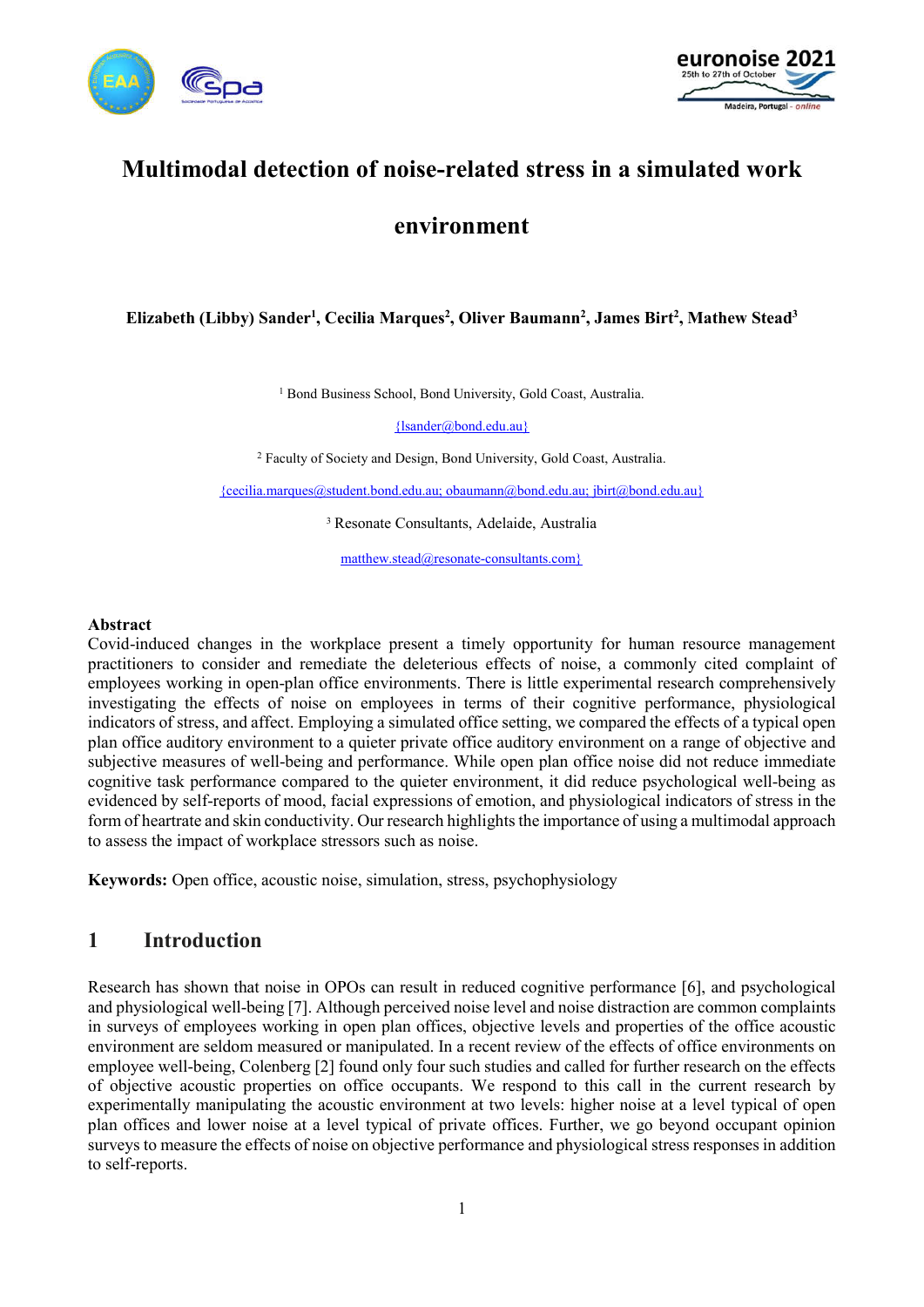

Offices are never entirely silent. In enclosed private offices, steady background noise comes from ventilation and computer fans, with intermittent noise from the keyboard, phone, and computer of the occupant, plus the possibility of passing footsteps or conversations outside the office door. On average, the background noise in a private enclosed office is about 39db(A) [5]. In open plan offices, noise sources from computers are magnified by the number of people present, by shared facilities such as copy machines and elevators, by footsteps, paper shuffling, drawer opening and closing by other occupants, and by phone and face to face conversations held by others in the room. These noises may be exacerbated by high occupant density and the typically "hard" acoustical properties of OPOs. On average, the background noise in an OPO is on average between 52 and  $58db(A)$  [3].

This paper uses a repeated measures experimental design in which the same individuals work under two noise conditions which are carefully manipulated to simulate typical open plan and private office noise levels, bearing the advantage of reducing variability and increasing statistical power. This allows causal conclusions to be reached about the effects of the objective auditory environment and well-being indicators. In addition, we collect both objective and subjective measures of a range of relevant outcomes which research suggests may be affected by noise exposure. These include a total of nine indicators covering cognitive performance, a number of physiological measures of the stress response, and both subjective and objective measures of affective responses. Some of these measures require special instrumentation and cannot be collected in field settings. Our use of a comprehensive multimodal approach for assessing responses to noise allows for a nuanced understanding of how environmental stressors may affect some types of outcomes but not others. Taken together, existing field surveys of employee perceptions of Indoor Environmental Quality plus laboratory-based research demonstrating causal effects of specific auditory environments on objectively measured outcomes will best support the decisions and recommendations of HR experts considering workspace design post-COVID.

We posed three hypotheses regarding the effects of noise on three categories of outcomes: cognitive performance, physiological stress responses, and affect.

*Hypothesis 1: Cognitive performance will be lower in the open plan office noise condition than the private office noise condition.* 

*Hypothesis 2: Physiological stress will be greater in the open plan office noise condition than the private office noise condition.*

*Hypothesis 3: Affective reactions will be more negative in the open plan office noise condition than the private office noise condition.*

## **2 Method**

#### **2.1 Design, Procedure, and Treatment**

Participants completed a cognitive performance (proof-reading) task under two conditions: simulated open plan office background high noise vs. simulated private office low noise. The order of the two conditions was counter-balanced across participants, to avoid bias due to fatigue and training effects. Participants were tested individually in the same room. In the high noise condition, a combination of typical open-plan office sounds was played to the participants while they were engaged in the proof-reading task. The soundscape included people speaking, walking, printing papers, ringing telephones, and keyboard typing noises. The sound was presented via a Bluetooth JBL Flip 3 portable speaker that was mounted vertically on a stand above head height, that was placed in the middle of the room approximately 210 cm away from the participant) to create a non-directional sound effect. The average sound pressure level was 59.1 dB (A) (measured at the participants'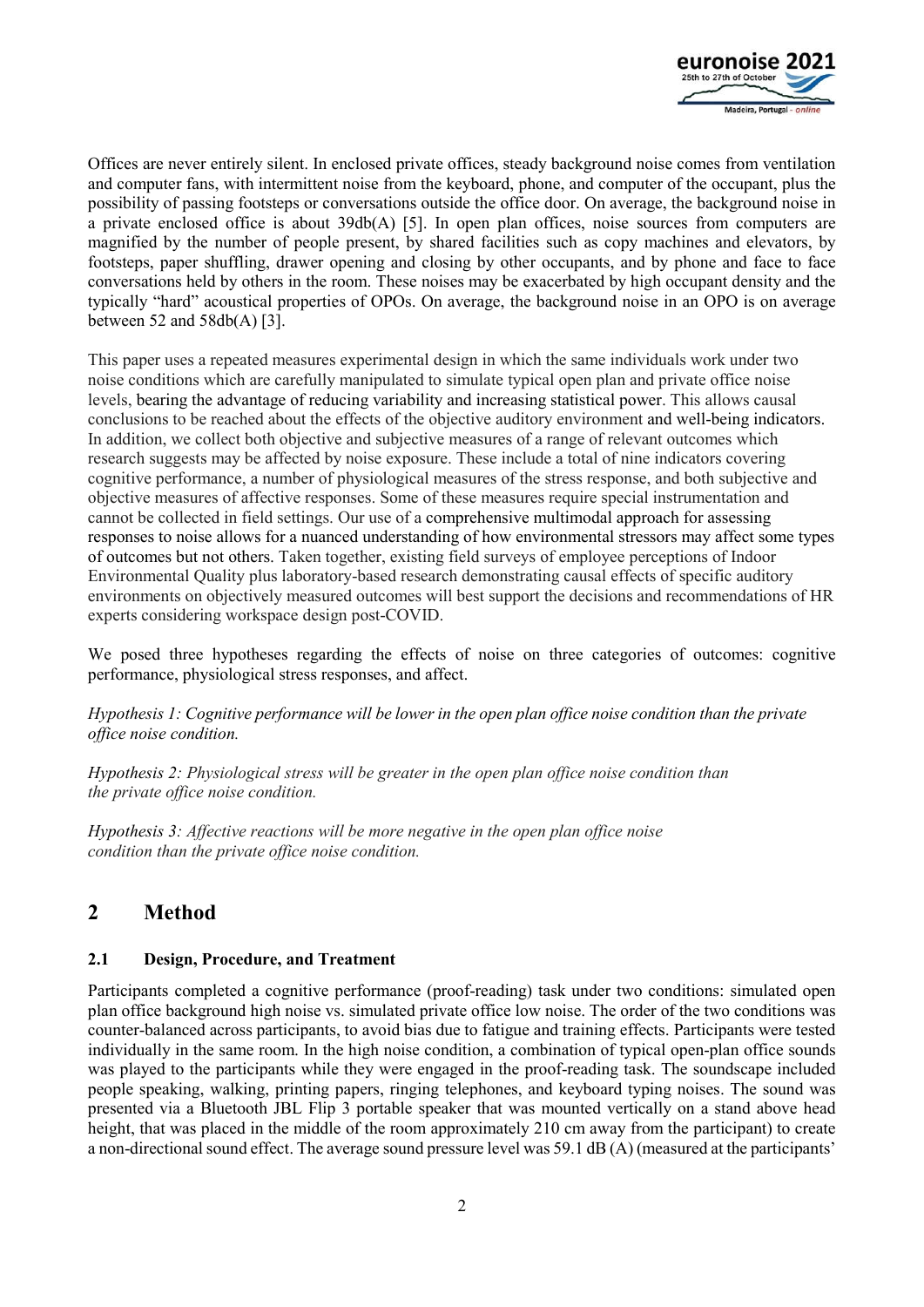

head location, via a Casella CEL-63X sound pressure meter and expressed as an equivalent sound level). The choice of this sound level was based on literature demonstrating that typical values for background noise in open plan offices range from 52 to 58 dB(A) [3]. In the low noise condition, the room was much quieter during performance of the proof-reading task, with an average sound pressure level of 36.3 dB (A) (resulting from air-conditioning and computer fan noise).

To obtain physiological measures of stress, a SHIMMER ™ 3 GSR+ optical pulse oximeter was placed on the participants' right ear lobe to measure heart rate and two GSR electrodes were placed over the arch of the participant's right foot to measure skin conductivity. Each participant underwent both task conditions (high noise vs. low background noise), each lasting 10 minutes in a counter-balanced order. Eight minutes were allocated to the proofreading task, and the remaining 2 minutes were allocated for the completion of the selfreport measure of positive and negative affect.

#### **2.2 Participants**

Forty healthy subjects with an age range of 17-44 years and a mean age of 22.65 years (SD=6.15) participated in this study. Participants consisted of 34 female and 6 male undergraduates and post-graduate students recruited predominantly from a psychology subject pool. Due to technical faults (i.e. poor signal quality), there are only 38 data sets for the two heartrate measures.

#### **2.3 Measures**

#### **2.3.1 Cognitive Performance**

To measure cognitive performance in an ecologically valid way, a proof-reading task was employed, as such a task is similar to many clerical tasks performed by knowledge workers in offices. For this, two different text excerpts (4200 words each) from On the Origins of Species were used. In total, 80 typographical errors were introduced in each text, on average one error for every three lines of text. The performance measure was the number of correctly identified errors.

### **2.3.2 Heart rate**

We captured the heart rate of the participants, which is simply the number of beats of the heart per minute. The positive correlation between heart rate, as a measure of physiological arousal, and stress is well established; the higher the heart rate, the greater the impact of the stressor on the individual (e.g.[8]).

#### **2.3.3 Electrodermal activity**

Electro-dermal activity (EDA), measured in microsiemens  $(\mu S)$ , quantifies electrical skin conductance from the sweat glands in the palms of the hand, soles of feet or fingertips. Electro-dermal activity is an autonomic and involuntary bodily response whereby the individual sweats more in stressful situations, although this increased sweating may be imperceptible to the human eye (typical skin conductance levels are within the range of 1-20 μS). The two components of EDA are the *skin conductance level*, a slow changing (tonic) time interval measure of skin conductance, and skin conductance response, which captures abrupt (phasic) increases or peaks. The skin conductance level was measured by averaging the low pass filtered (at 6Hz to remove phasic signals) signal. *Skin conductance response* was measured in form of GSR peaks per minute. Both measures are widely used indicators of physiological stress, with higher levels being indicative of increased stress [1].

#### **2.3.4 Self-reported Positive and Negative Affect**

In each of the two conditions, participants reported their mood immediately after the proofreading task using the Positive and Negative Affect Schedule (PANAS). High positive affect (PA) reflects the experience of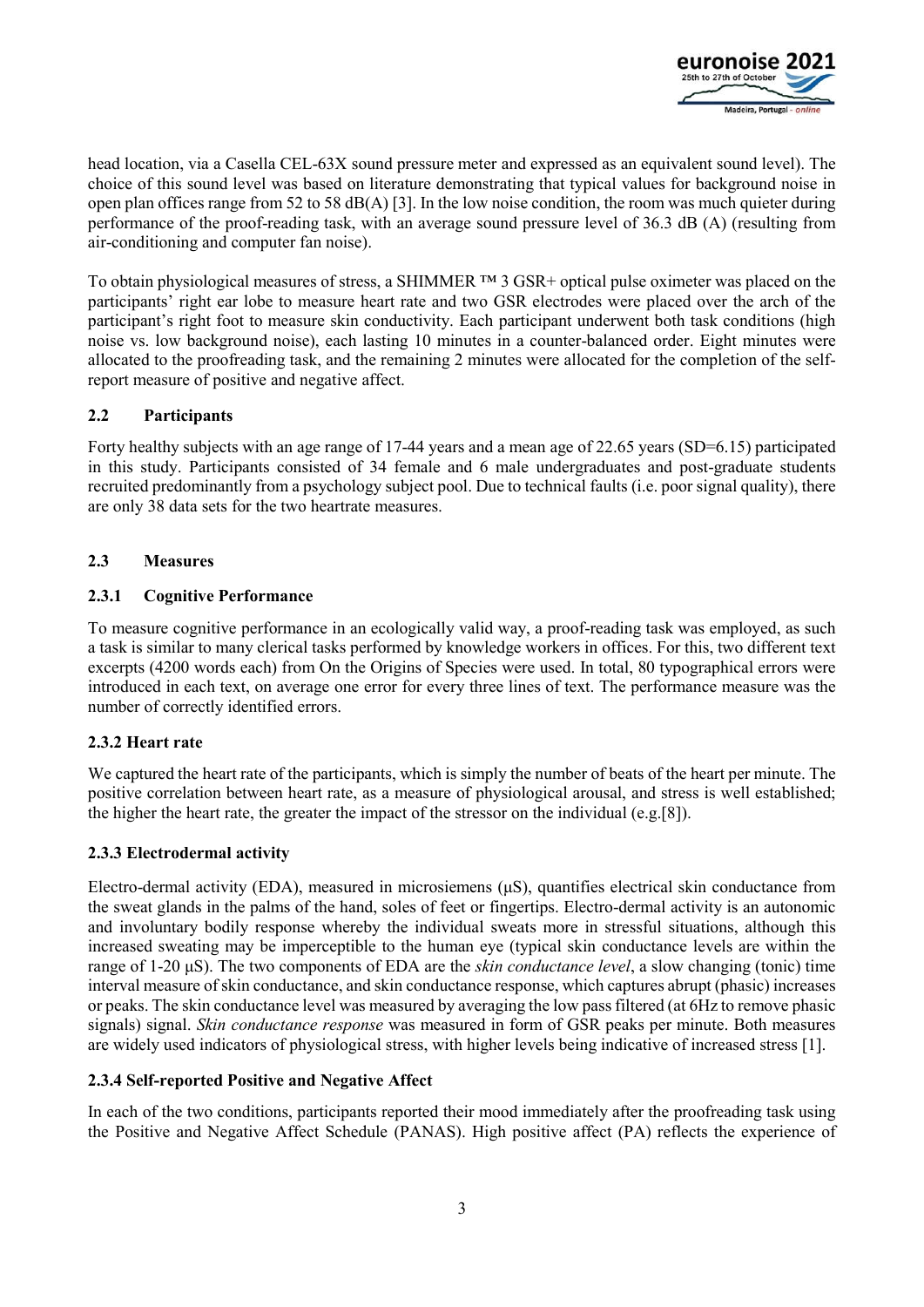

happiness, enthusiasm, and alertness. High negative affect (NA) refers to experiences of stress and displeasure, such that high NA is indicated by states such as nervousness, hostility, and distress.

#### **2.3.5 Facial Expression of Emotion**

Automated facial expression analysis is a relatively novel instrument in research, however it has promise as a means of objectively assessing emotions in research settings. The first empirically validated approach to classifying emotions based on facial expressions was called the facial action coding system [4]. The emotions recognized by the facial action coding system were based on the six universal facial expressions [4]. In the current study, facial expressions were recorded by a high-definition webcam and analysed using iMotions (Version 8.1.1) AFFECTIVA. The program includes a real time analysis of facial features (such as eyebrow furrow and upper lip movements), and an analysis based on the basic emotions of anger, fear, disgust, sadness, and joy. The software employs an algorithm which has analysed over seven million faces.

## **3 Results**

Data were analysed by paired-sample t-tests on each dependent variable with a MANOVA for the potentially correlated physiological indicators. The current study has nine dependent measures in total: cognitive performance (errors detected on the proof-reading task), skin conductance response, skin conductance level, heart rate, facial emotions (anger and disgust), self-reported affect (positive and negative mood).

#### **3.1 Cognitive Performance**

We used a paired t-test to compare the two conditions (high noise vs low noise) for differences in cognitive performance levels as measured by the proofreading task. There was no statistically significant difference  $(t(39)=1.09, p=.283)$  in the average number of errors detected in the experimental condition (M=11.00, STD=4.99) compared to the control condition (M=10.33, STD=4.73).

#### **3.2 Electrodermal activity**

We assessed the data for difference in tonic and phasic skin conductance across the two conditions. Phasic skin conductance response was significantly higher  $(t(39)=2.08,p=0.044)$  in the open plan office noise condition (M=3.06, STD=2.69) than in the low noise condition (M=2.47, STD=2.47). For tonic skin conductance level, there was no significance effect of the noise condition  $(t(30)=1.78, p=.083)$ , though the mean trended higher in the high noise condition (M=11.91, STD=10.65) than the low noise condition  $(M=10.52, STD=10.54)$ .

### **3.3 Heart rate**

Comparing the two conditions for differences in heart rate, we found that heart rate was higher in the high noise condition  $(t(37)=2.61, p=.013)$  (M=76.83, STD=13.46) than in the low noise condition (M=75.49, STD=12.69).

#### **3.4 Self-reported Positive and Negative Affect**

We used two paired t-tests to compare the noise conditions for differences in positive and negative affect. Positive affect was significantly lower in the high noise condition  $(t(39)=3.26, p=0.002)$  (M=17.3; STD=6.27) relative to the low noise condition (M=20.3, STD=6.82). Negative affect was significantly higher (t(39)=3.59,  $p=0.001$ ) in the high noise condition (M=16.05; STD=4.87) relative to the low noise condition (M=12.85, STD=3.59).

#### **3.5 Facial Expression of Emotion**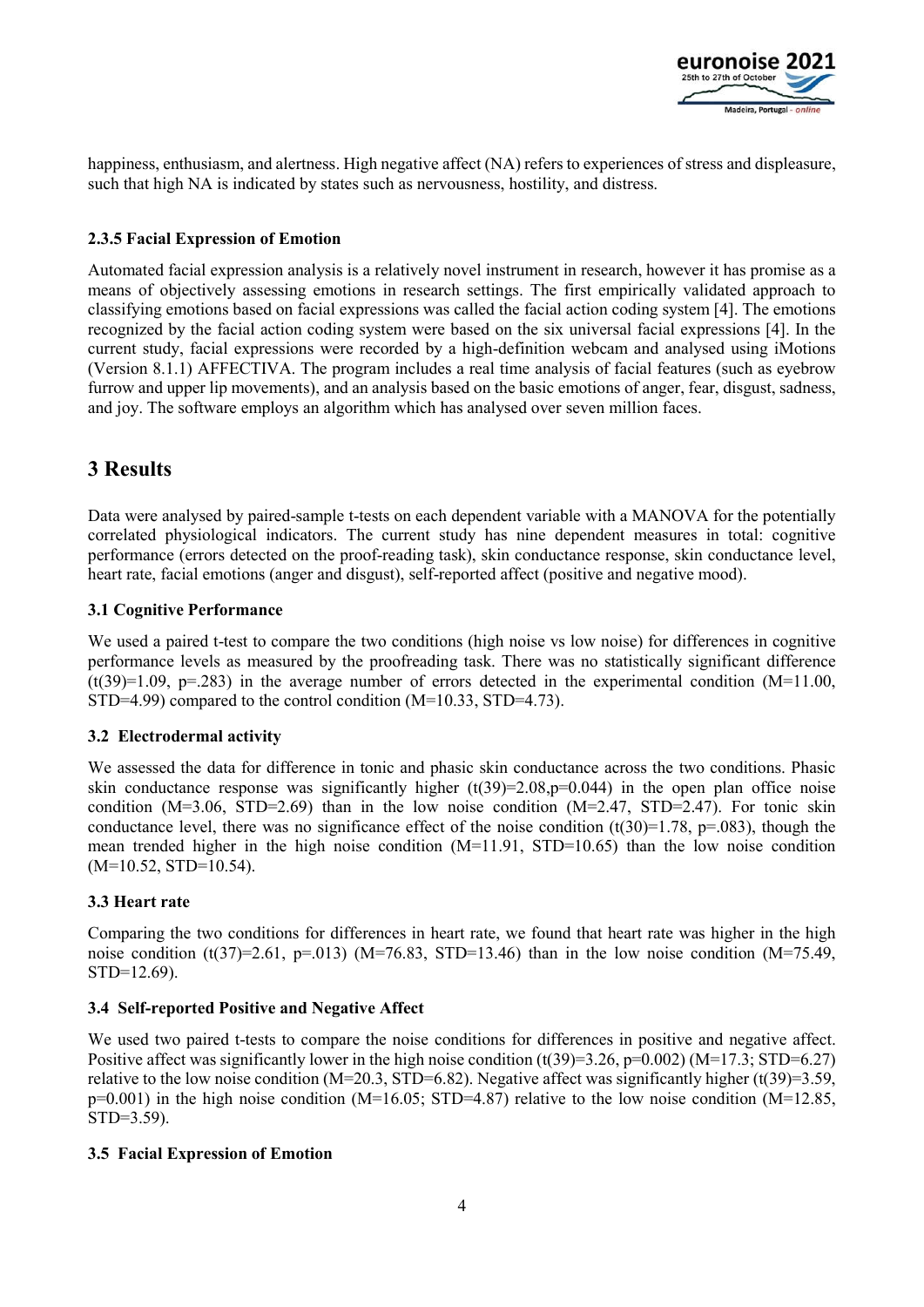

We used two paired t-tests to compare the two conditions for differences in the percent of time in which the facial expression of anger and disgust were present. We detected significantly  $(t(39)=2.24, p=0.031)$  more disgust expressions in the high noise (M=0.17%, STD=0.27) than in the low noise condition (M=0.08%, STD=0.16). It should be noted that, given the 8-minute duration of the proof-reading task, this translates to an average duration of disgust expression of  $\sim$ 1 second in the high noise condition, which is not present in the silent condition. So, despite the statistical significance the effect is very subtle. Conducting the same contrast for facial expression of anger, we detected no significant effect  $(t(39)=0.989, p=0.329)$ .

### **4 Discussion**

Our results demonstrated that exposure to open plan office noise significantly affected a number of the physiological and psychological variables as expected. Hypothesis 1, that cognitive performance would be compromised by open plan office noise, was not supported. Hypothesis 2, that physiological measures would show that participants experienced greater stress under open plan office noise than quiet working conditions was supported by significant effects for two measures, and trends in the hypothesized direction on the other two. Hypothesis 3, that affect would be more negative under open plan office noise, was supported by both self-report mood measures and one of the two facial recognition measures of emotion.

These results are fairly convincing given that the work period in the study was only 8 minutes in each condition. In actual work settings, workers in open plan offices are exposed to noise continuously during the day and we would expect that effects on stress and affect would be greater. The short duration may also explain the nonsignificant results for cognitive performance. Participants may have exerted compensatory effort to sustain their performance over the short term. Given the significant results on both self-reported mood and stress, it is likely that the increased cognitive load of maintaining focus under distraction would deplete resources and damage performance following longer exposure.

Our study has highlighted the importance of using a multimodal approach in assessing the psychological impact of workplace stressors. The sole reliance on a task performance measure would have suggested that the office noise had no detrimental effect, whereas the affective self-report and physiological measures provided clear evidence for increased stress in the noise condition. Further, the objective physiological effects of noise complement the self-report mood effects and help to demonstrate that employees are not merely complaining but actually being affected by the auditory environment.

### **References**

[1] Birenboim, A.; Dijst, M.; Scheepers, F.; Poelman, M.; Helbich, M. Wearables and location tracking technologies for mental-state sensing in outdoor environments. *The Professional Geographer,* Vol 71(3), 2019, pp 1-13.

[2] Colenberg, S.; Jylhä, T.; Arkesteijn, M. The relationship between interior office space and employee health and well-being – a literature review. *Building Research & Information*, epub ahead of print, 2020, pp 1-15.

[3] Delle Macchie, S.; Secchi, S.; Cellai, G. Acoustic issues in open plan offices: A typological analysis. *Buildings*, Vol 8(11), 2018 pp 161.

[4] Ekman, P.; Friesen, W. V.; O'Sullivan, M. Smiles when lying. *Journal of Personality and Social Psychology*, Vol 54(3), 1988, pp 414-420.